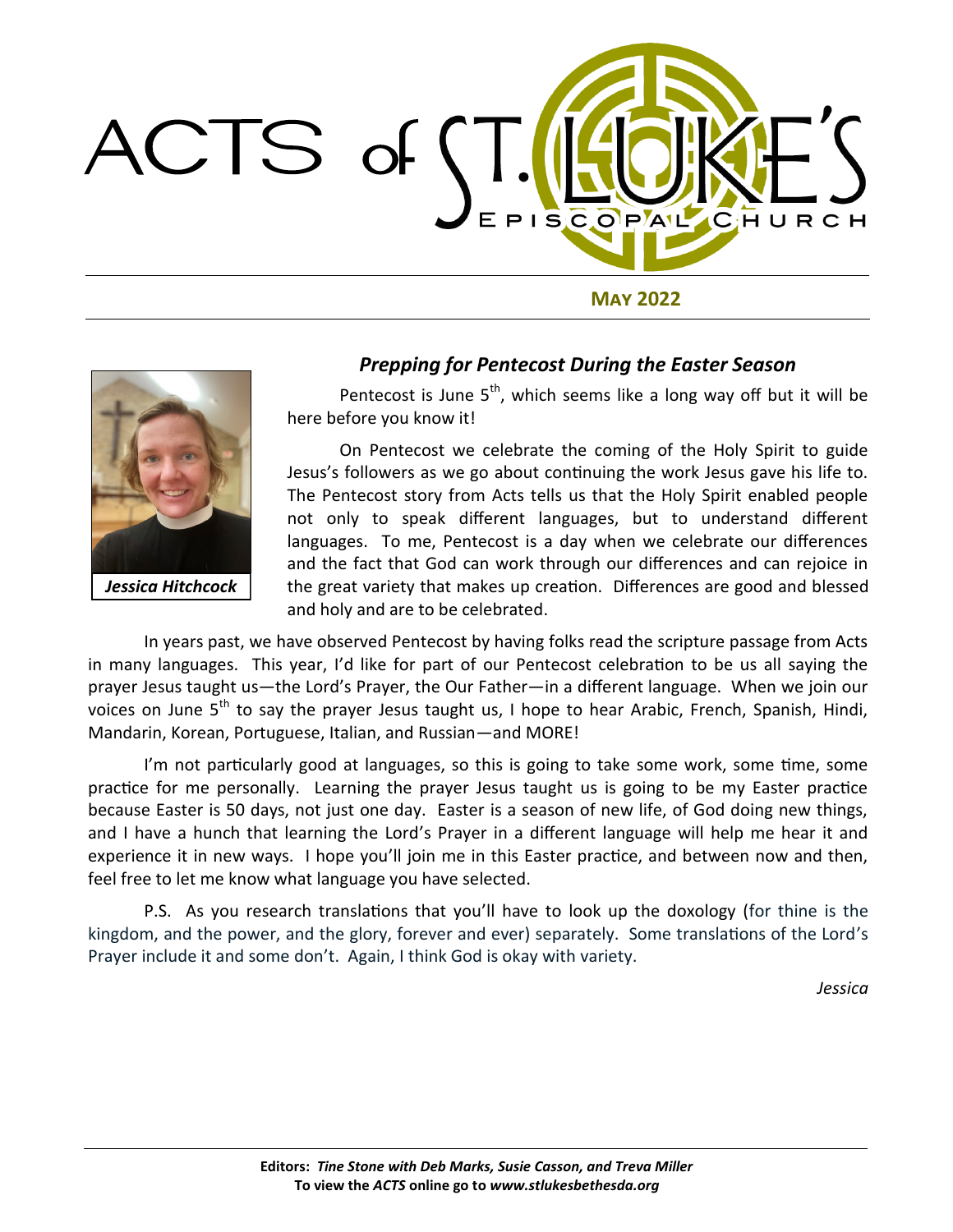## *PARISH*

| <b>May Birthdays</b>     |    |          | <b>MAY 2022</b>                                                                                              |                                          |
|--------------------------|----|----------|--------------------------------------------------------------------------------------------------------------|------------------------------------------|
| Karin Bolte              |    | 1        | W<br>Su<br>M<br>Tu<br>Th<br>F                                                                                | Sa                                       |
| Linda Fong               |    | 8        | 6<br>$\overline{2}$<br>$\mathbf{3}$<br>$\overline{a}$<br>5<br>$\mathbf{1}$<br>11<br>12<br>13<br>8<br>9<br>10 | <b>SZO</b><br>$\overline{7}$<br>14       |
| Marta Montoro            |    | 9        | 16<br>20<br>15<br>17<br>18<br>19<br>22<br>23<br>24<br>25<br>26<br>27                                         | 21<br>28                                 |
| Theresa Wambach          |    | 9        | 29<br>30<br>31                                                                                               |                                          |
| Liz Votaw                |    | 12       |                                                                                                              |                                          |
| <b>Fiona Nellist</b>     |    | 13       |                                                                                                              | <b>May Special Dates</b>                 |
| Gayle Countryman-Mills   |    | 13       | 2 May                                                                                                        | Ramadan ends                             |
| Laura Edwards            |    | 13       | 6 May                                                                                                        | Men's Shelter dinner                     |
| Phoebe Milhollin         |    | 13       | 7 May                                                                                                        | Garden Guild workday                     |
| Kendall Montgomery       |    | 16       | 13 May                                                                                                       | $5th$ -8 <sup>th</sup> grade youth group |
| Joaquin Gonzalez         |    | 17       | 14 May                                                                                                       | George Brown Memorial service            |
| Luke Bergeron            |    | 19       | 21 May                                                                                                       | Jane Reaves Memorial service             |
| <b>Charles Rice</b>      |    | 22       | 27 May                                                                                                       | <b>Book Lovers</b>                       |
| Zachary Bernier          |    | 22       | 28 May                                                                                                       | Pollinator Garden workday                |
| Roxanne Leal             |    | 23       |                                                                                                              | <b>Supper Group</b>                      |
| <b>Bennett Sharp</b>     |    | 26       | 30 May                                                                                                       | <b>Memorial Day</b>                      |
| <b>Andrew Mills</b>      |    | 28       |                                                                                                              | Office closed                            |
| <b>Hannah Fourcard</b>   |    | 28       |                                                                                                              | MCPS closed                              |
|                          |    |          |                                                                                                              |                                          |
| <b>June Birthdays</b>    |    | Su       | <b>JUNE 2022</b><br>Sa<br>M<br>Tu<br>W<br>Th<br>F                                                            |                                          |
| Kathy Makos              | 1  | 5        | $\mathbf{1}$<br>$\overline{\mathbf{2}}$<br>$\mathbf{3}$<br>4<br>6<br>$\overline{7}$<br>8<br>10<br>11<br>9    |                                          |
| Safia Kuriakose          | 1  | 12<br>19 | 13<br>16<br>14<br>15<br>17<br>18<br>20<br>21<br>22<br>24<br>23<br>25                                         |                                          |
| Ivy Martin               | 10 | 26       | 27<br>28<br>29<br>30                                                                                         |                                          |
| Margaret Roper           | 12 |          |                                                                                                              | <b>June Special Dates</b>                |
| <b>Bob Allnutt</b>       | 15 |          |                                                                                                              |                                          |
| Ian Mills                | 15 |          | 30 May-3 June                                                                                                | IW Emergency Shelter Meal Week           |
| Sacha South              | 15 |          | 3 June                                                                                                       | Men's Shelter Dinner                     |
| Debbie Grosvenor         | 16 |          | 4 June                                                                                                       | Garden Guild workday                     |
| <b>Wanda Cockrell</b>    | 16 |          | 11 June                                                                                                      | Myrna Olsen Memorial Service             |
| <b>Catherine Nellist</b> | 17 |          | 17 June                                                                                                      | MCPS last day of school                  |
| Linda Freeman            | 19 |          | 20 June                                                                                                      | Juneteenth Federal Holiday               |
| Christine Zakarka        | 22 |          | 20 June-June 24                                                                                              | Office closed                            |
| Adrienne Davis-Leal      | 24 |          | 25 June                                                                                                      | Pollinator Garden workday                |

**The** *ACTS* **is now distributed electronically using the email address that we have for you on file in the office. If you did not receive it, please update your email address.** *admin@stlukesbethesda.org.*

Monica Lee 29 June Alleyne 30

Bart Hall 27 Bob Pearson 28

Z

If you do not see your birthday listed during the year, please contact the office*.*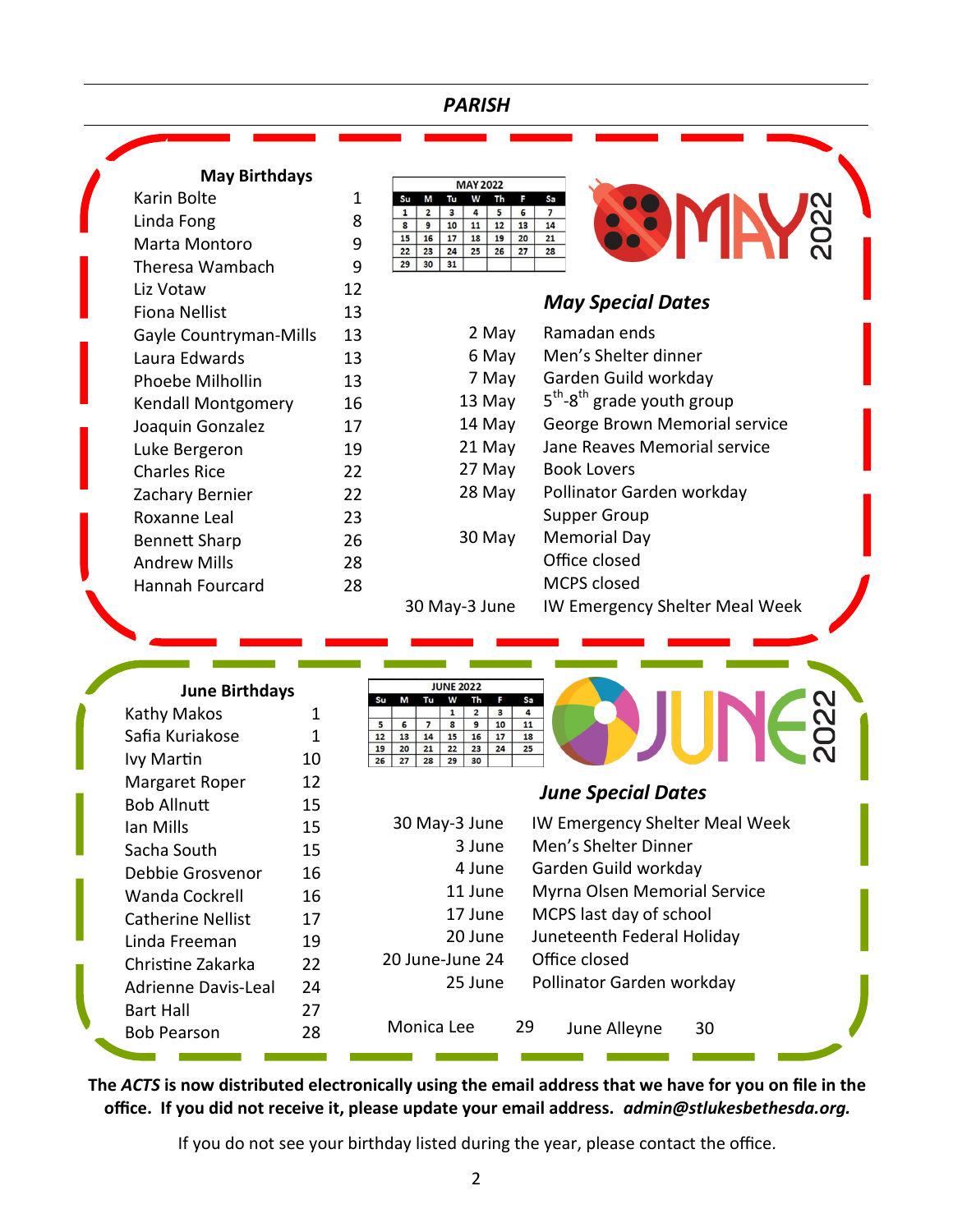## *ST. LUKE'S VESTRY*

# *Securing a Bright Future for St. Luke's (or Good News, Bad News, Good News)*

Most of us who are active at St Luke's can easily point to the activities or ministries that are important to us, and we don't need to be convinced that our church is worth supporting. The time and resources that so many of us devote to this parish are remarkable, and we hope this will continue for many years to come.

The good news is that our current financial situation is stable. We are able to pay our bills, and the current pledges and contributions are sufficient to support all of our current programs and ministries. We also have reserve resources to deal with unpredictable events. The pandemic of the past two years illustrates how radically plans can be disrupted. We survived as a faith community, and we are busy planning the coming year of restoration and renewal.

Like many other churches, we face challenges in the years ahead. Our revenue sources are no longer growing at the pace necessary to maintain our ministries at the level we want. We have had to make the adjustment to a one-priest church. We have not experienced growth among younger communicants, and as the parish ages, attracting younger people is an essential component of our long-term financial health. The pandemic had a serious impact on us being able to attract visitors and new members of all ages to welcome into the St. Luke's community. The further good news is that because we have been prudent with our finances, we have time to address these issues—but we should be doing this now.

The Vestry seeks your help in two important ways:

- If you are part of the St. Luke's family but do not pledge, please consider pledging what you can afford to help us with the planning and budgeting process. If you are an active pledger, please contemplate your own level of contribution. You don't have to increase your contribution this year, but perhaps you can boost your pledge for 2023.
- Perhaps more importantly, we need your ideas for how we can grow our parish. How can we expand our connections with the community? What current or prospective outreach programs can encourage people to visit or explore St. Luke's? In an increasingly secular world, how do we broadcast the Good News of Christ so it will continue to enrich and enlighten?

We encourage you to share your ideas with Vestry members. Creativity is needed—not just from Vestry, but from all of us. Ideas that may at first seem impractical or a little crazy may end up being just what we need, so please don't be shy about sharing your thoughts. We must go beyond traditional growth strategies to continue our good works and secure a hopeful, vibrant, and inclusive future for St Luke's. You can speak to any vestry member personally, or send comments to Mike Bernier via *srwarden@stlukesbethesda.org* or Cliff Johnson via *jrwarden@stlukesbethesda.org*.

Please see Mike's related Finance Comment at the top of page *7.*

*St. Luke's Vestry*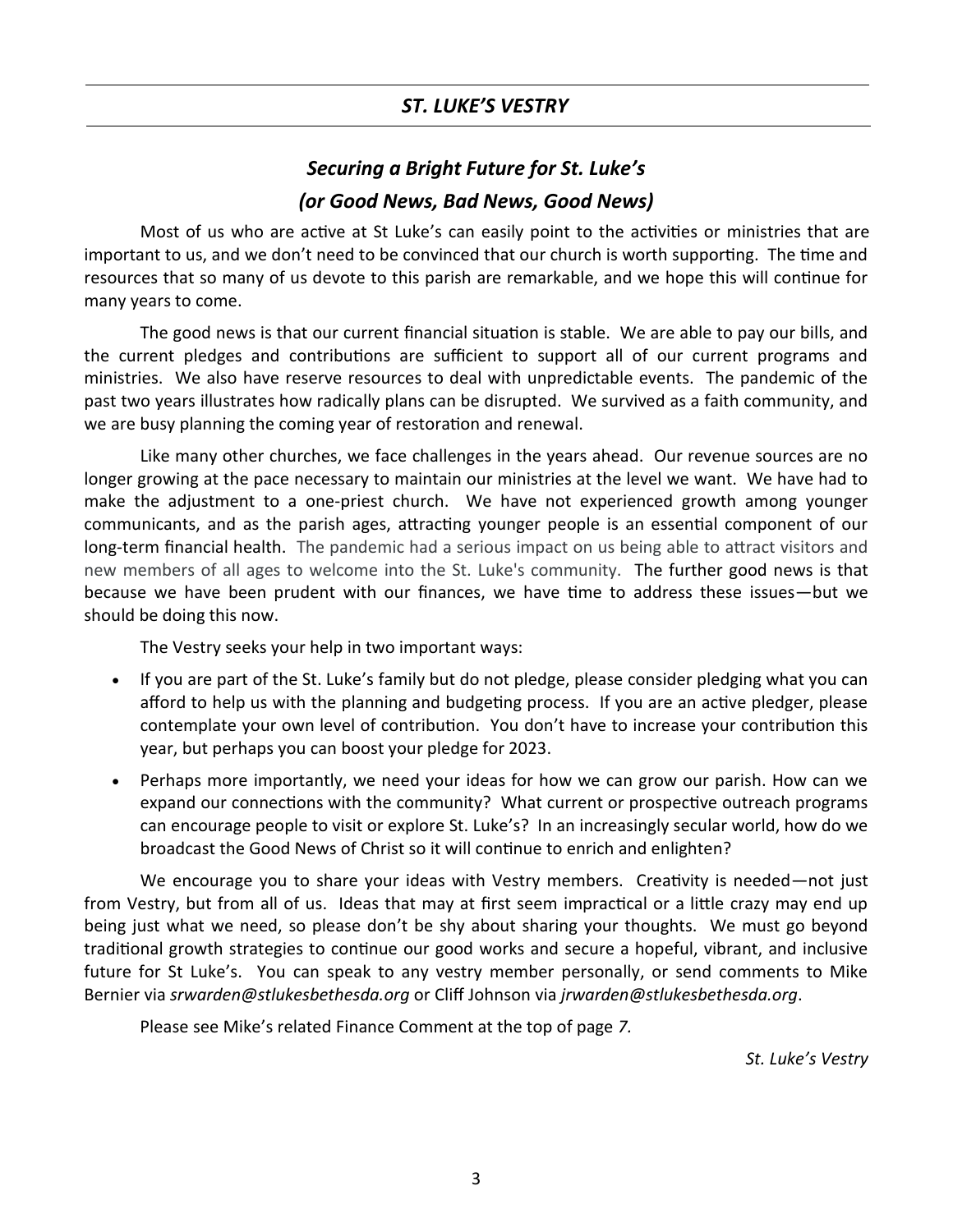## *FELLOWSHIP*



S.G. is the periodic potluck hosted by a revolving rota of willing parishioners to which all adult St. Luker's, their partners, and friends are invited. We have been given the go-ahead to get together and *eat* in *person* (!) thus engaging in Christian Fellowship – for the first time in over two years! Not for the faint of heart (but really helpful to your health)! Have we waited long enough? It'll be up to each individual to decide for themselves. Our hosts, the generous and brave

#### **Jack and Margie Orrick**

are inviting attendees to enjoy potluck offerings inside or outside their home (lovely deck area), masked or unmasked. Participate as you feel comfortable.

#### **Date: Saturday, May 28**

#### **Time: 6 pm**

To RSVP please contact the Orricks and ask what is needed: Salad/Side, Entrée, or Dessert. Please plan to bring a beverage of *your* choice.

Don't miss this Historic Event. Catch up with old friends, meet new ones; we've got two years of stories to share, and a Parish to knit together for love and service.

Questions? Ride? Contact Treva Miller.

*Treva Miller*



### *BOOKLOVERS*

Our next meeting will be **Friday, May 27, 1 pm** IN PERSON. We'll be discussing *A Spool of Blue Thread*, by Baltimore author Anne Tyler. I hope you can join us. The meeting will be at Betsy Davis' house in Leisure World. 15548 Prince Frederick Way, Silver Spring MD 20906.

Our **July** meeting will be on Tuesday, July 5th at 7:30 pm via Zoom. We'll be discussing *Carville's Cure: Leprosy, Stigma and the Fight for Justice* by Pam Fessler.

Rounding out the year, our **September book** will be *How the Word is Passed,* and following that our **November book** will be *The Book of Longing*.

Please email Nancy Reding if you'd like to get on the email list.

*Nancy Reding*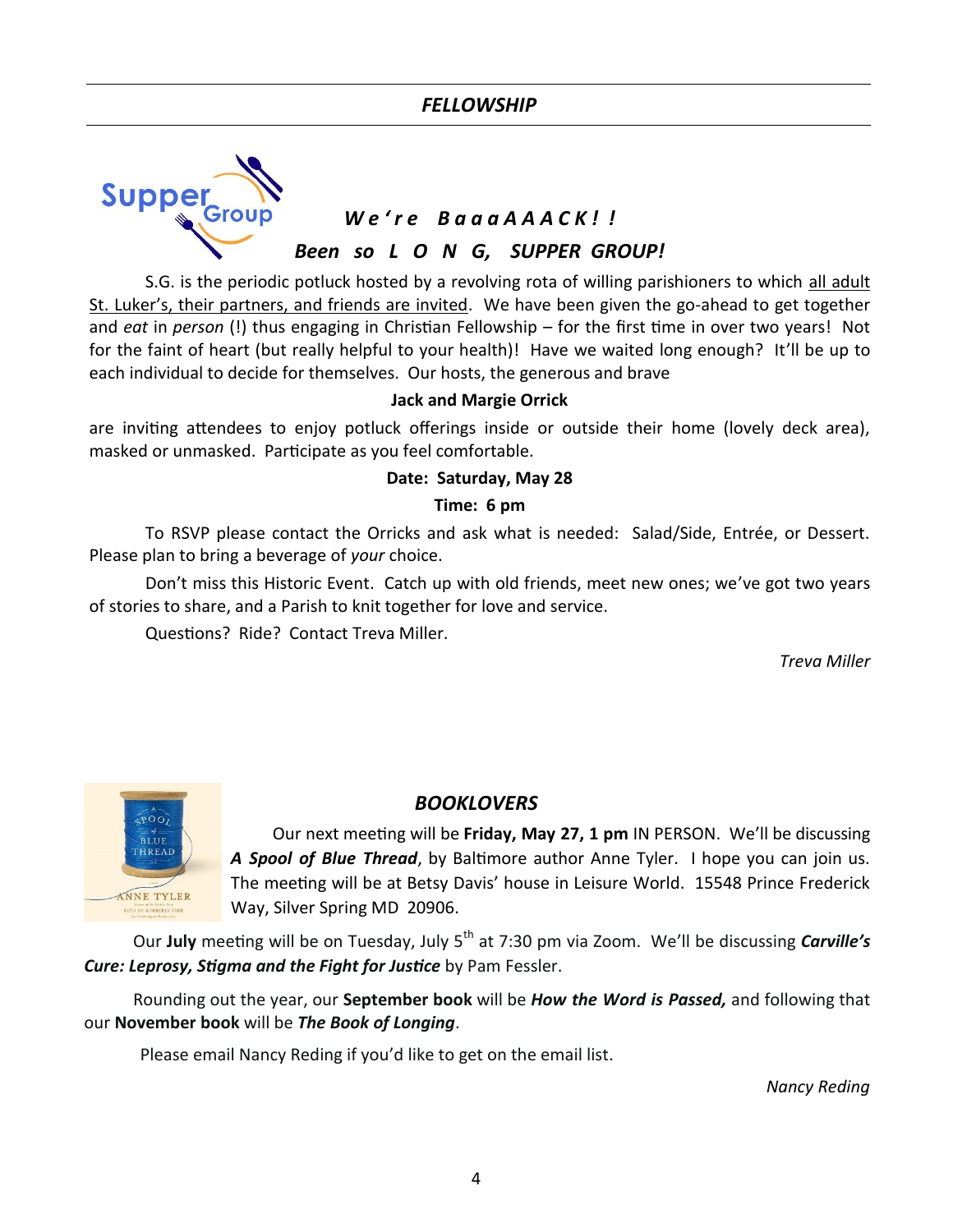## *COMMUNITY ENGAGEMENT*



# *Samaritan Ministry Sunday – May 1 @ 8 am and 10 am Services with Participant Charles Hopkins and ED David B. Wolf*

As part of Samaritan Ministry's (SMGW) Empowering our Neighbors in Need Campaign, Rev. David B. Wolf, Executive Director of SMGW, will be guest celebrant at the 8 am and 10 am services on **Sunday, May 1**.

During his sermon, David will introduce SMGW Program Participant Charles Hopkins, who will share his experience as a "returning citizen." Charles re-entered society after 48 years of incarceration and is on a successful and sustainable path, thanks to the coaching and training of SMGW caseworkers and STRIVE employment readiness training staff at SMGW.

There will be opportunities for questions and answers with both individuals as part of a forum and reception following each service. Please join us in person or by Zoom to learn more about Charles' story and the work of Samaritan Ministry.

*Jack Orrick*



## *Cornerstone Montgomery*

I was honored when Jessica asked me to serve on the board of Cornerstone Montgomery, the organization that St. Luke's helped to found as St. Luke's House 50 years ago. Cornerstone provides behavioral health services for over 3,000 clients

around the county. A big part of its work is residential programs. It also runs a very busy clinic and provides telehealth.

I want to let the St. Luke's community know how Cornerstone has fared during the pandemic. First of all it kept going, continuing to provide care both in its residential programs and in the clinic. As soon as vaccinations became available, Cornerstone made sure that staff and as many clients as possible were vaccinated. Cari Cho, the CEO, did a great job communicating with all the stakeholders about the way COVID-19 was having an impact on their work.

One of the biggest wins for the clients was the pivot to telehealth. As things are settling down, many clients are back at the clinic. But for many others, the option for telehealth gives them flexibility.

In the year that I have served on the board, I have been very proud of the work Cornerstone is doing. The church continues to support Cornerstone in many ways. We have the Southport Hub in our backyard, and we make a cash donation each year. Because of the pandemic, Cornerstone has not been taking advantage of volunteers. I've been in touch with them about the possibility of St. Luke's parishioners being able to do service for Cornerstone this summer or in the fall/winter holiday season.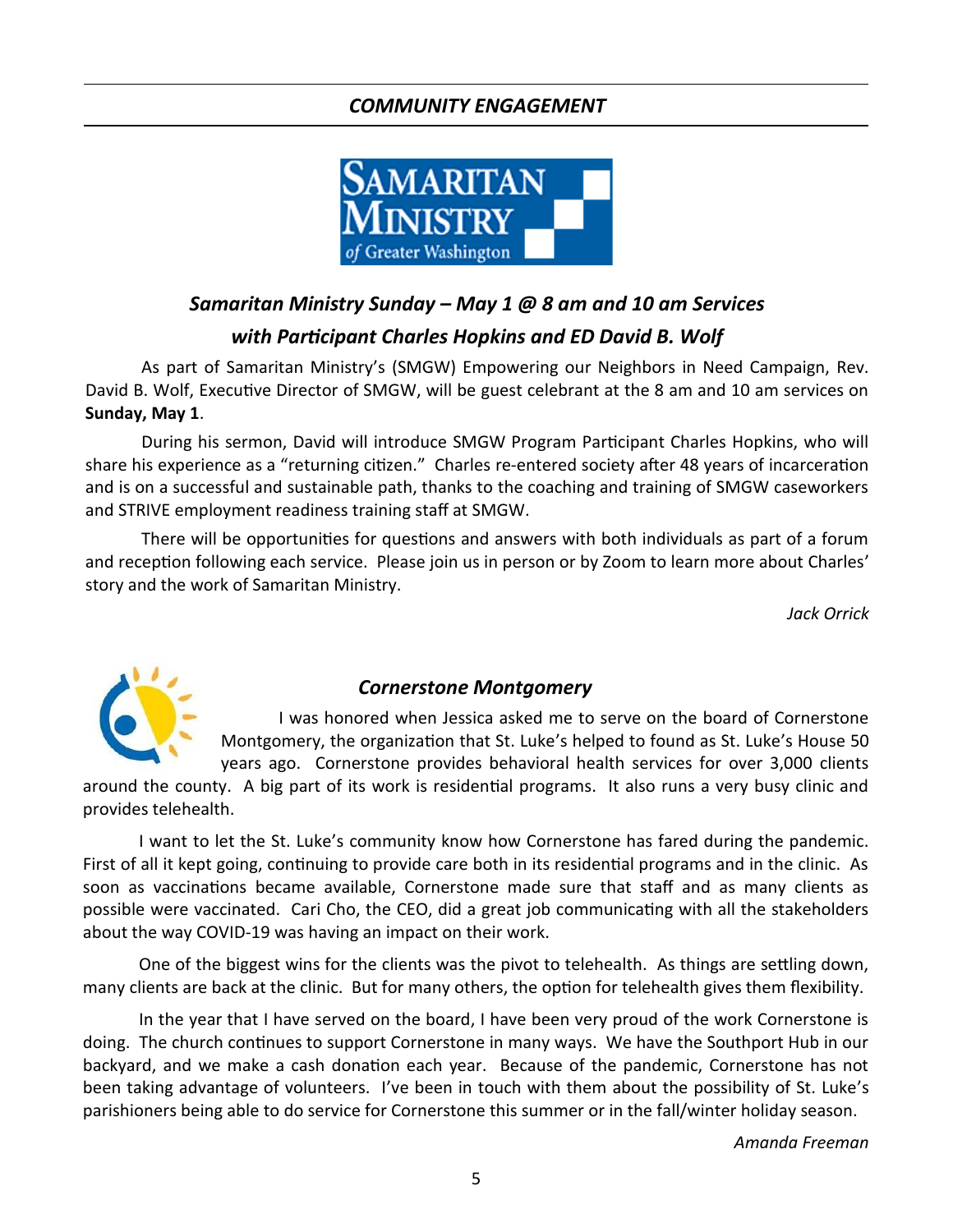### *2022 Interfaith Works Women's Emergency Shelter Meal Week*

#### *Mark your calendars!*

In keeping with St. Luke's long tradition of providing meals to women who are temporarily sheltered during Memorial Day week, this year St. Luke's has been asked to **provide dinners for 35 women at a new Interfaith Works Emergency Shelter located at 16911 Crabbs Branch Way in Derwood, MD** on:

> **Monday, May 30 Tuesday, May 31 Wednesday, June 1 Thursday, June 2 Friday, June 3**

This new location is about ten minutes away from the 2 Taft Ct. location that many of us are familiar with. Unfortunately, we are still unable to serve in-person, but this is a chance for those who like to cook and bake to share their talents with others! **A SignUp Genius and more coordination/drop -off details are coming soon!**

In addition to temporary shelter, Interfaith Works (IW) programs also provide holistic case management services to each client. These services connect clients to other community resources, such as primary medical care, legal services, psychiatric services, permanent housing services, and vocational services.

Despite not being able to serve together, St. Luke's has continued to prepare yummy homemade meals to be served to clients by IW staff throughout the pandemic—below are a few snapshots! We hope you'll participate again this year. For other opportunities to support clients, the Community Engagement Committee is planning to focus on IW for the next upcoming 5<sup>th</sup> Sunday "Be the Church" Day on May 29.

#### *Please watch the E-News, Hot News, and other announcements for more information!*

*Marta Montoro*





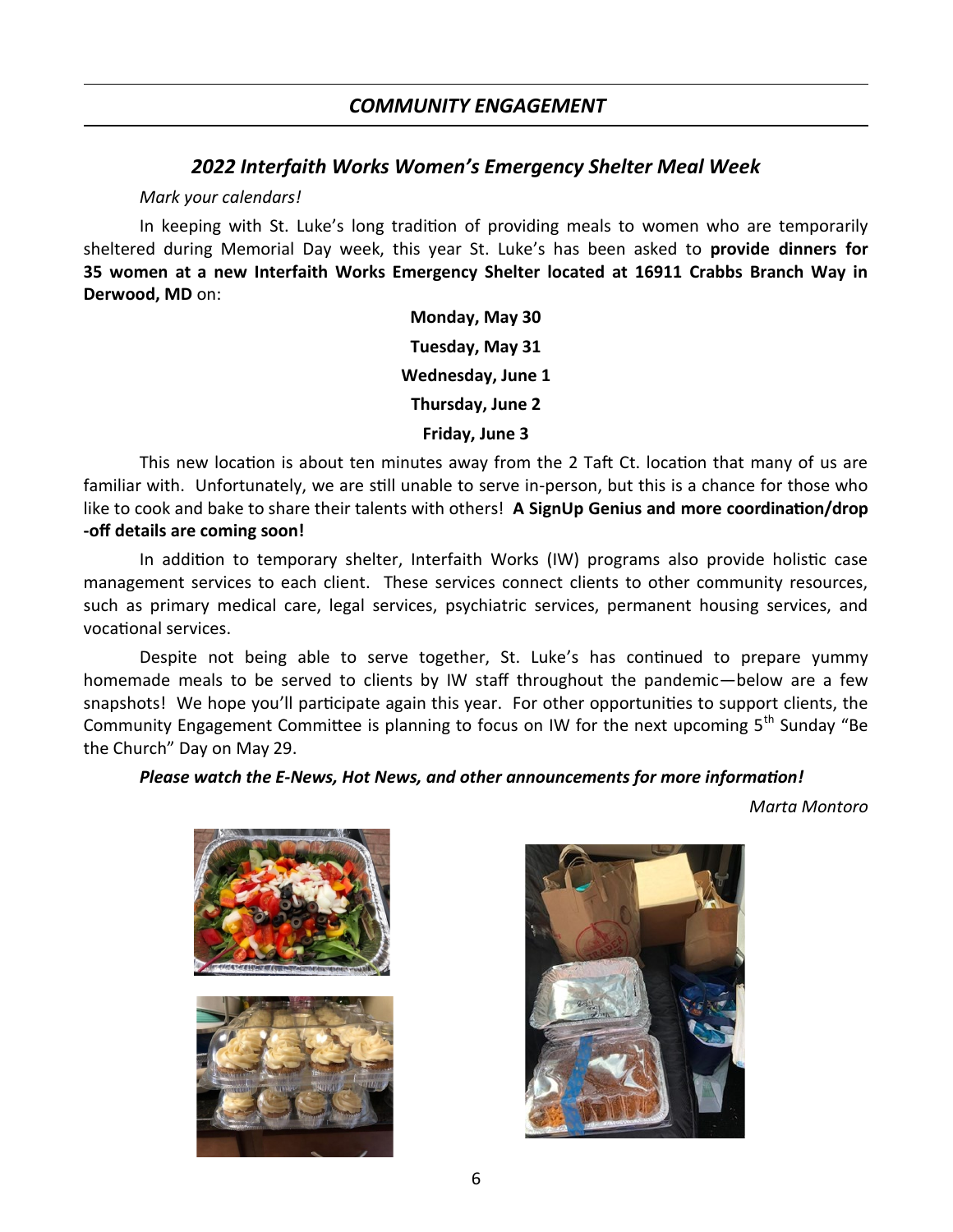**One of the vestry's initiatives this year is to educate ourselves and all St. Luke parishioners on the church budget. That's important for many reasons. How we spend the resources you entrust to us speaks to our collective values. All of us need to understand both our short-term and long-term financial situation. Subgroups are working on written and oral communications, our fall annual giving campaign, and planned giving. The following report on St. Luke's financial status is part of that effort.**

**Please read it and reach out to Jessica or any member of the vestry with any questions. Look for more on all of these efforts in the months ahead.** *Mike Bernier, Senior Warden*

| <b>FINANCE REPORT MARCH 2022</b>     | 2022          | '22 Actual   | % of '22 |
|--------------------------------------|---------------|--------------|----------|
|                                      | <b>Budget</b> | Thru Mar.    | Budget * |
| <b>RECEIPTS</b>                      |               |              |          |
| <b>Offering Plate</b>                | \$<br>20,000  | \$.<br>1,496 | 7%       |
| Pledge Payments                      | 440,000       | 221,302      | 50%      |
| <b>Donations for Facilities</b>      | 30,000        | 7,329        | 24%      |
| <b>Altar Flower Donations</b>        | 4,500         | 695          | 15%      |
| Miscellaneous                        |               | 22           |          |
| <b>Operating Receipts</b>            | 494,500       | 230,844      | 47%      |
| <b>EXPENSES</b>                      |               |              |          |
| Compensations                        | \$359,626     | \$96,732     | 27%      |
| <b>Church Activities</b>             | 18,750        | 2,576        | 14%      |
| Parish Operations                    | 109,500       | 22,269       | 20%      |
| Community Engagement (Outreach)      | 22,000        | 0            |          |
| Diocesan Giving                      | 52,000        | 17,336       | 33%      |
| <b>Operating Expenses</b>            | 561,876       | 138,913      | 25%      |
| Surplus/(Deficit)                    | (67, 376)     | 91,931       |          |
| <b>Additional Funding - reserves</b> | 67,376        | 0            |          |
| <b>Net Revenue</b>                   | \$<br>0       | Ś.<br>91,931 |          |

#### **ENDOWMENT FUND BALANCE** \$128,739 \* \* YTD March = 25% of the year

**Budget Analysis:** Donations for Plate, Flowers and Use by Outside Organizations were either equal to or less than straight-line budget projections, but because a number of parishioners paid substantial amounts of their annual pledge at the start of the year, total revenue was significantly ahead of a straightline projection. Expenses for Compensation, Church Activities, and Parish Operations were less than straight-line budget projection, and Diocesan Giving was ahead of straight-line projection, resulting in Net Revenue at the end of March of \$91,931.

Thank you! Your continued support is very impressive during these challenging times.

All financial obligations for the year to date have been met and bills paid.

*There is a change to the reimbursement process: If you need to be reimbursed for a purchase or*  need the Treasurer to pay an invoice, please send an email to the office at admin@stlukesbethesda.org *instead of using an orange reimbursement form. Include the receipt, the amount, and the purpose for the expense. All requests for extra money or donations by committees, individuals or church members, should have prior approval of the Vestry before solicitation. Susan Casson, Acting Treasurer*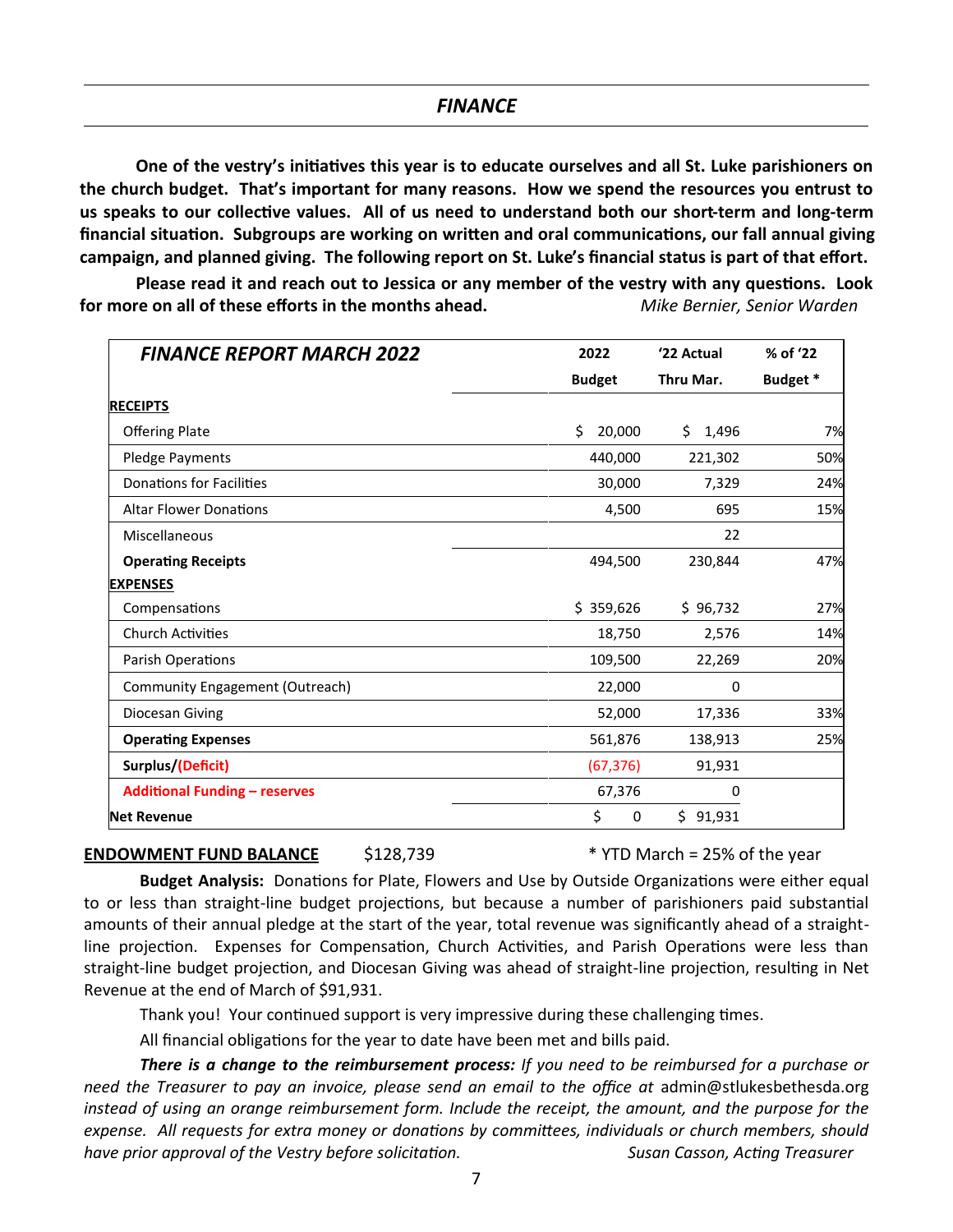## *CALENDAR*

# **May 2022**

| <b>Sunday</b>                                                                                                                                                                                    | <b>Monday</b>                                                                        |                                                                          | Tuesday   Wednesday   Thursday                                                        |                | <b>Friday</b>                                       | <b>Saturday</b>                                                                                                                                          |
|--------------------------------------------------------------------------------------------------------------------------------------------------------------------------------------------------|--------------------------------------------------------------------------------------|--------------------------------------------------------------------------|---------------------------------------------------------------------------------------|----------------|-----------------------------------------------------|----------------------------------------------------------------------------------------------------------------------------------------------------------|
| 1<br>8:00 AM<br><b>Worship Service</b><br>(in-person only)<br>10:00 AM<br><b>Worship Service</b><br>(in-person & Zoom)<br>5:00 PM<br>Cristo La Roca<br>8:30 PM<br>Bethesda Youth AA              | $\overline{\mathbf{2}}$<br>8:00 PM<br>Men's AA<br>Meeting                            | з<br>2:00 PM<br>Staff<br>Meeting                                         | 4<br>12:00 PM<br><b>Noonday</b><br>Prayer<br>(Zoom)                                   | 5              | 6<br>Men's Shelter<br>Dinner                        | 7<br>9:00 AM<br>Garden Guild<br>Workday<br>5:00 PM<br>Talk & Pray<br>(Zoom<br>service)<br>6:30 PM<br>Cristo La Roca                                      |
| 8<br>8:00 AM<br><b>Worship Service</b><br>(in-person only)<br>10:00 AM<br><b>Worship Service</b><br>(in-person & Zoom)<br>5:00 PM<br>Cristo La Roca<br>8:30 PM<br>Bethesda Youth AA              | 9<br>7:00 PM<br>Finance<br>Meeting<br>8:00 PM<br>Men's AA<br>Meeting                 | 10<br>2:00 PM<br>Staff<br>Meeting                                        | 11<br>12:00 PM<br><b>Noonday</b><br><b>Prayer</b><br>(Zoom)                           | 12             | 13<br>7:00 PM<br>5th-8th<br>Grade<br>Youth<br>Group | 14<br>11:00<br>George Brown<br>Memorial<br>Service<br>5:00 PM<br>Talk & Pray<br>(In-person<br>service)<br>6:30 PM<br>Cristo La Roca                      |
| 15<br>8:00 AM<br><b>Worship Service</b><br>(in-person only)<br>10:00 AM<br><b>Worship Service</b><br>(in-person & Zoom)<br>5:00 PM<br>Cristo La Roca<br>8:30 PM<br>Bethesda Youth AA             | 16<br>8:00 PM<br>Men's AA<br>Meeting                                                 | 17<br>2:00 PM<br><b>Staff</b><br>Meeting<br>7:00 PM<br>Vestry<br>Meeting | 18<br>12:00 PM<br><b>Noonday</b><br>Prayer<br>(Zoom)                                  | 19             | 20                                                  | 21<br>11:00 AM<br>Jane Reaves<br>Memorial<br>Service<br>5:00 PM<br>Talk & Pray<br>(Zoom<br>service)<br>6:30 PM<br>Cristo La Roca                         |
| 22<br>8:00 AM<br><b>Worship Service</b><br>(in-person only)<br>10:00 AM<br><b>Worship Service</b><br>(in-person & Zoom)<br>5:00 PM<br>Cristo La Roca<br>8:30 PM<br>Bethesda Youth AA             | 23<br>8:00 PM<br>Men's AA<br>Meeting                                                 | 24<br>2:00 PM<br>Staff<br>Meeting                                        | 25<br>12:00 PM<br><b>Noonday</b><br>Prayer<br>(Zoom)                                  | 26             | 27<br>1:00 PM<br>Book<br>Lovers<br>(In person)      | 28<br>10:00 AM<br>Pollinator<br>Garden<br>Workday<br>5:00 PM<br>Talk & Pray<br>(Zoom<br>service)<br>6:00 PM<br>Supper Group<br>6:30 PM<br>Cristo La Roca |
| 29<br><b>Be the Church Sunday</b><br>8:00 AM<br><b>Worship Service</b><br>(in-person only)<br>10:00 AM<br><b>Worship Service</b><br>(in-person & Zoom)<br>5:00 PM -<br>Cristo La Roca<br>8:30 PM | 30<br><b>Memorial</b><br>Day<br>(Office<br>Closed)<br>8:00 PM<br>Men's AA<br>Meeting | 31<br>2:00 PM<br>Staff<br>Meeting                                        | 1<br>12:00 PM<br><b>Noondav</b><br>Prayer<br>(Zoom)<br>IW Emergency Shelter Meal Week | $\overline{2}$ | 3<br>Men's Shelter<br>Dinner                        | 4<br>$9:00$ AM<br>Garden Guild<br>Workday<br>5:00 PM<br>Talk & Pray<br>(Zoom<br>service)<br>6:30 PM<br>Cristo La Roca                                    |
| Bethesda Youth AA                                                                                                                                                                                |                                                                                      |                                                                          |                                                                                       |                |                                                     |                                                                                                                                                          |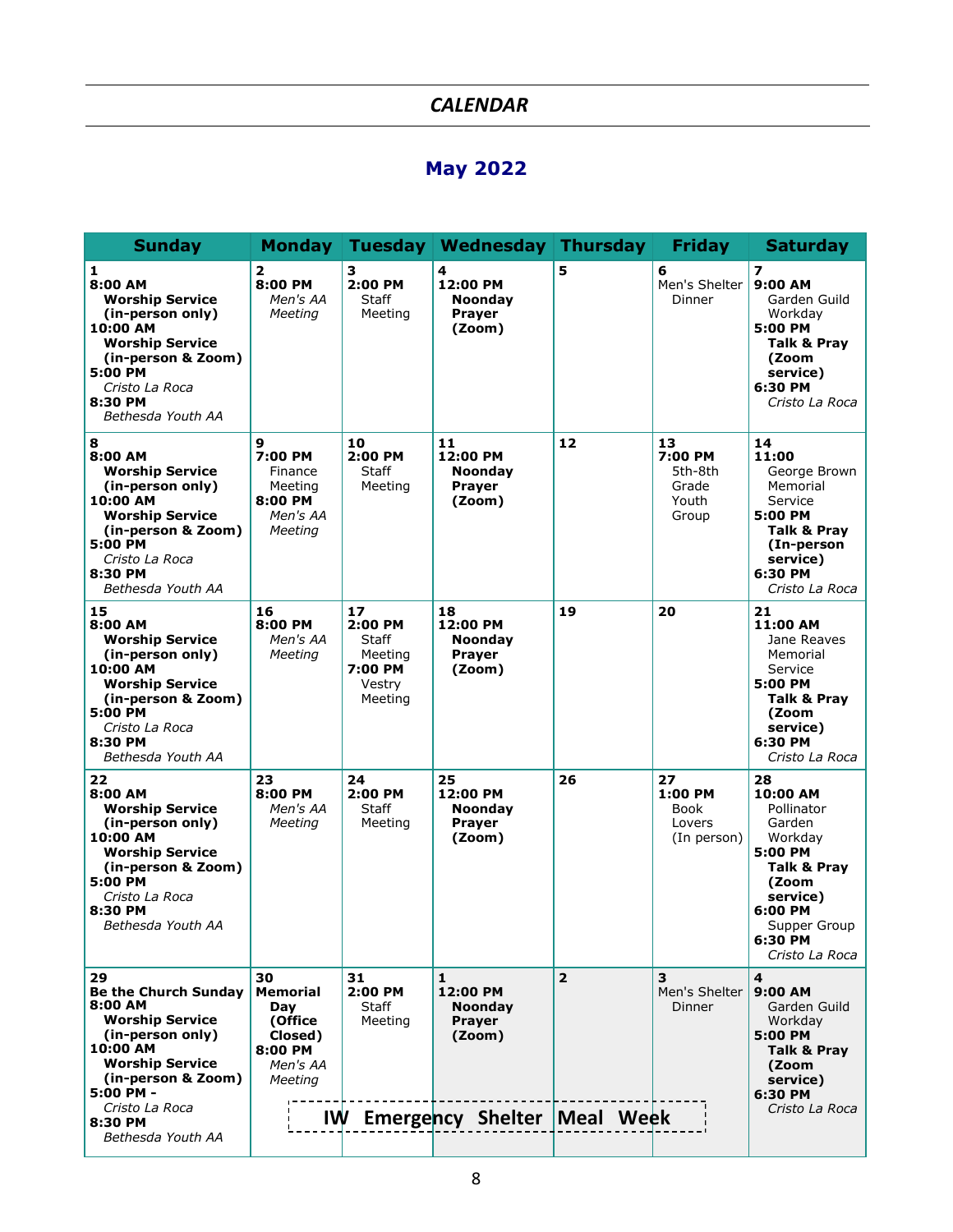# *CALENDAR*

# **June 2022**

| <b>Sunday</b>                                                                                                                                                                        | Monday                                                                                            |                                          | Tuesday   Wednesday   Thursday                                                                   |                | <b>Friday</b>                                            | <b>Saturday</b>                                                                                                                       |
|--------------------------------------------------------------------------------------------------------------------------------------------------------------------------------------|---------------------------------------------------------------------------------------------------|------------------------------------------|--------------------------------------------------------------------------------------------------|----------------|----------------------------------------------------------|---------------------------------------------------------------------------------------------------------------------------------------|
| 29<br>8:00 AM<br><b>Worship Service</b><br>(in-person only)<br>10:00 AM<br><b>Worship Service</b><br>(in-person & Zoom)<br>5:00 PM<br>Cristo La Roca<br>8:30 PM<br>Bethesda Youth AA | 30<br><b>Memorial</b><br>Day<br>(Office<br>Closed)<br>8:00 PM<br>Men's AA<br>Meeting<br><b>IW</b> | 31<br>2:00 PM<br>Staff<br>Meeting        | 1<br>12:00 PM<br><b>Noonday</b><br><b>Prayer</b><br>(Zoom)<br><b>Emergency Shelter Meal Week</b> | $\overline{2}$ | з<br>Men's<br>Shelter<br>Dinner                          | 4<br>9:00 AM<br>Garden Guild<br>Workday<br>5:00 PM<br>Talk & Pray<br>(Zoom<br>service)<br>6:30 PM<br>Cristo La Roca                   |
| 5<br>8:00 AM<br><b>Worship Service (in-</b><br>person only)<br>10:00 AM<br><b>Worship Service</b><br>(in-person & Zoom)<br>5:00 PM<br>Cristo La Roca<br>8:30 PM<br>Bethesda Youth AA | 6<br>8:00 PM<br>Men's AA<br>Meeting                                                               | 7<br>2:00 PM<br>Staff<br>Meeting         | 8<br>12:00 PM<br><b>Noonday</b><br><b>Prayer</b><br>(Zoom)                                       | 9              | 10                                                       | 11<br>11:00 AM<br>Myrna Olsen<br>Memorial<br>Service<br>5:00 PM<br>Talk & Pray<br>(In-person<br>service)<br>6:30 PM<br>Cristo La Roca |
| 12<br>8:00 AM<br><b>Worship Service</b><br>(in-person only)<br>10:00 AM<br><b>Worship Service</b><br>(in-person & Zoom)<br>5:00 PM<br>Cristo La Roca<br>8:30 PM<br>Bethesda Youth AA | 13<br>7:00 PM<br>Finance<br>Meeting<br>8:00 PM<br>Men's AA<br>Meeting                             | 14<br>2:00 PM<br><b>Staff</b><br>Meeting | 15<br>12:00 PM<br><b>Noonday</b><br><b>Prayer</b><br>(Zoom)                                      | 16             | 17                                                       | 18<br>5:00 PM<br>Talk & Pray<br>(Zoom<br>service)<br>6:30 PM<br>Cristo La Roca                                                        |
| 19<br>8:00 AM<br><b>Worship Service</b><br>(in-person only)<br>10:00 AM<br><b>Worship Service</b><br>(in-person & Zoom)<br>5:00 PM<br>Cristo La Roca<br>8:30 PM<br>Bethesda Youth AA | 20<br>Juneteenth<br>holiday<br>8:00 PM<br>Men's AA<br>Meeting                                     | 21<br>7:00 PM<br>Vestry<br>Meeting       | 22<br>12:00 PM<br><b>Noonday</b><br><b>Prayer</b><br>(Zoom)<br><b>Office Closed This Week</b>    | 23             | 24                                                       | 25<br>10:00 AM<br>Pollinator<br>Garden<br>Workday<br>5:00 PM<br>Talk & Pray<br>(Zoom<br>service)<br>6:30 PM<br>Cristo La Roca         |
| 26<br>8:00 AM<br><b>Worship Service</b><br>(in-person only)<br>10:00 AM<br><b>Worship Service</b><br>in-person & Zoom)<br>5:00 PM<br>Cristo La Roca<br>8:30 PM<br>Bethesda Youth AA  | 27<br>8:00 PM<br>Men's AA<br>Meeting                                                              | 28<br>2:00 PM<br><b>Staff</b><br>Meeting | 29<br>12:00 PM<br><b>Noondav</b><br>Prayer<br>(Zoom)                                             | 30             | $\mathbf{1}$<br>Men's<br><b>Shelter</b><br><b>Dinner</b> | $\overline{2}$<br>5:00 PM<br><b>Talk &amp; Pray</b><br>(Zoom<br>service)<br>6:30 PM<br>Cristo La Roca                                 |